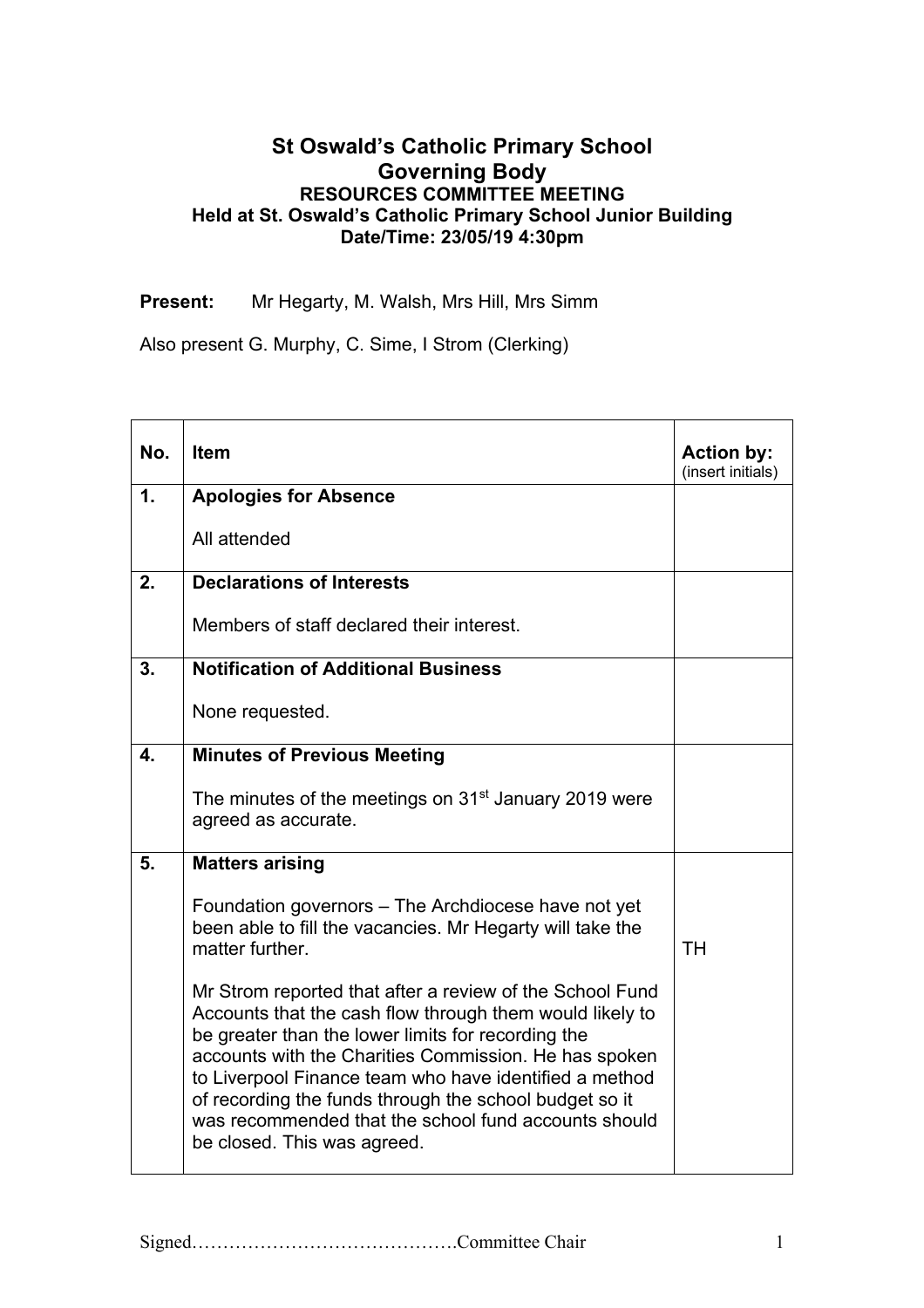|    | Mr Hegarty informed governors that a confusion about<br>the amount of funding the school had provided to the<br>Archdiocese had been cleared up, allowing for funds to<br>be allocated to the school for capital projects.<br>Mrs Walsh informed the governors that the issue with the<br>electric gates in the Infants was still ongoing. The                                                                                                                                                                                                                                                                                                                                                                                                                                                                                                                                                                                                                                                                                                                                                                                                                                                                                                                                                             |  |
|----|------------------------------------------------------------------------------------------------------------------------------------------------------------------------------------------------------------------------------------------------------------------------------------------------------------------------------------------------------------------------------------------------------------------------------------------------------------------------------------------------------------------------------------------------------------------------------------------------------------------------------------------------------------------------------------------------------------------------------------------------------------------------------------------------------------------------------------------------------------------------------------------------------------------------------------------------------------------------------------------------------------------------------------------------------------------------------------------------------------------------------------------------------------------------------------------------------------------------------------------------------------------------------------------------------------|--|
|    | company selected to do the work had been unable to<br>attend during the Easter holidays but were expected to<br>be able to arrive on site soon.                                                                                                                                                                                                                                                                                                                                                                                                                                                                                                                                                                                                                                                                                                                                                                                                                                                                                                                                                                                                                                                                                                                                                            |  |
| 6. | <b>Finance Update</b>                                                                                                                                                                                                                                                                                                                                                                                                                                                                                                                                                                                                                                                                                                                                                                                                                                                                                                                                                                                                                                                                                                                                                                                                                                                                                      |  |
|    | <b>Budget Monitoring Report</b>                                                                                                                                                                                                                                                                                                                                                                                                                                                                                                                                                                                                                                                                                                                                                                                                                                                                                                                                                                                                                                                                                                                                                                                                                                                                            |  |
|    | The LA Finance Officer Gill Farrington's report had been<br>distributed. Mr Strom highlighted the projected figure of<br>£62,532 and said that he didn't expect this to change<br>significantly. He highlighted the concerns that had come<br>out during the budget setting process, particularly the<br>percentage of the school budget earmarked for staffing.<br>Governors reiterated their commitment to undertake<br>a staffing review.<br>Governors noted the report.                                                                                                                                                                                                                                                                                                                                                                                                                                                                                                                                                                                                                                                                                                                                                                                                                                |  |
|    | <b>Budget setting</b>                                                                                                                                                                                                                                                                                                                                                                                                                                                                                                                                                                                                                                                                                                                                                                                                                                                                                                                                                                                                                                                                                                                                                                                                                                                                                      |  |
|    | Mr Strom explained the process that had been gone<br>through to produce the budgets. He explained that the<br>original budget had been produced by ending all<br>contracts that were due to end either by resignation or<br>the end of a temporary contract. This included a number<br>of teaching and a leadership post ending in September<br>2019. It also took the non-staffing expenditure of 2018/19<br>and included an inflationary rise in the new year. This left<br>the school with a small balance at the end of the 2019/20<br>financial year but substantial projected overspends in the<br>following two years. Governors were informed that the<br>sharp rise in teachers' pension contributions from<br>September 2019 had been included in the projections.<br>This was likely to have a significant effect on the school,<br>calculated to be around £100k per year. The government<br>had promised to fund the increase in the current financial<br>year but future years funding is unclear. It was noted that<br>the formula to calculate the funding available to support<br>schools, wasn't kind to St Oswald's and would not quite<br>meet the increase. Governors noted the negative impact<br>that the pension increase was having in the second and<br>third years of the plan. |  |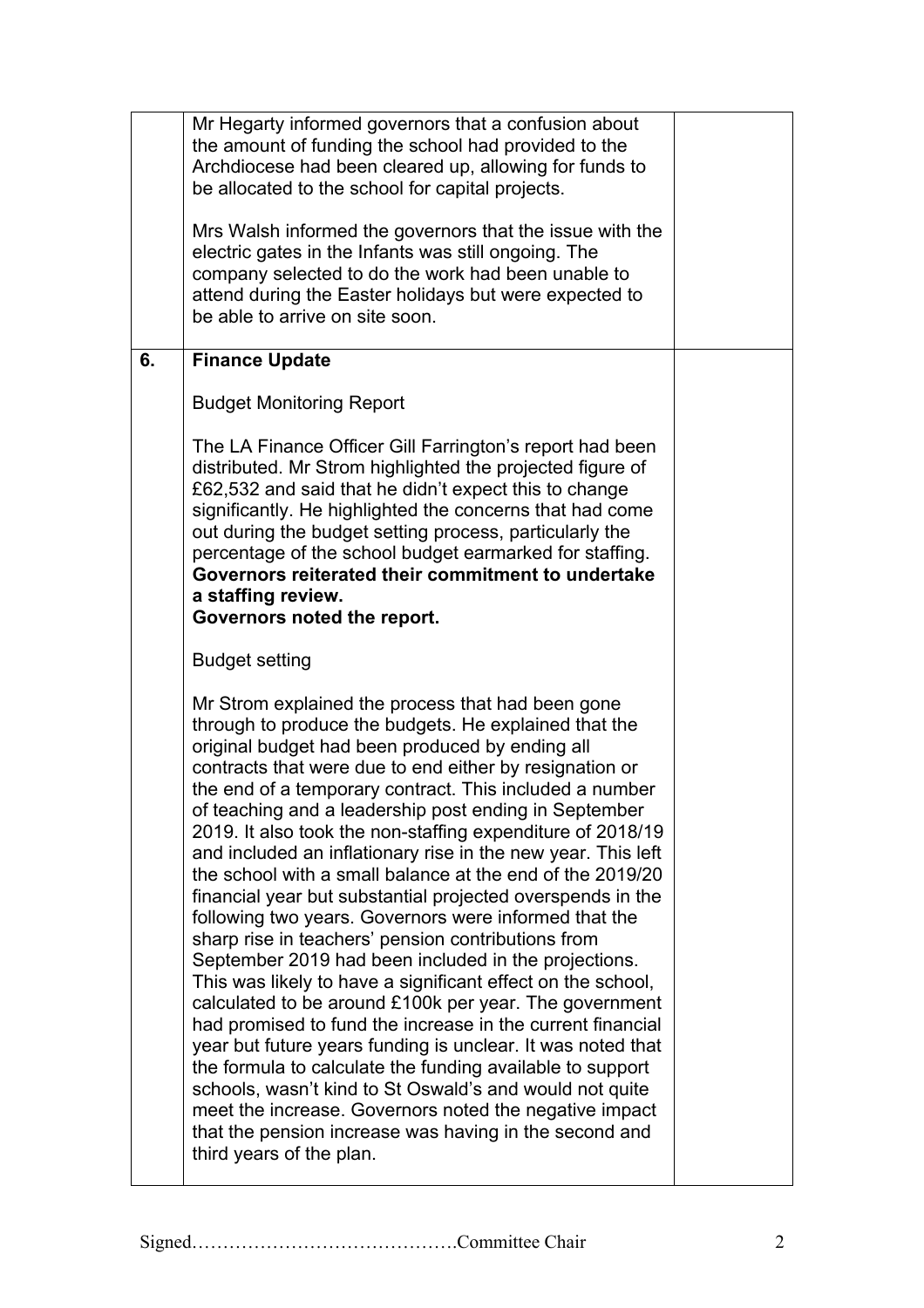Mr Strom distributed two further budget plans for consideration. Version 1 of the plan included a scenario where two full time support staff contracts were ended in September 2019 and Version 2 included the scenario where this was delayed until September 2020. Both of the versions had taken into account a review of service provision, particularly with regards to peripatetic curriculum support. This had been able to identify a number of areas where expenditure on additional curriculum areas such as music and sport could be reduced and classroom teachers would have to teach these specialisms themselves.

The two newer versions also included cover for the teachers currently on maternity leave. Mrs Walsh explained that without this it would be impossible to run the correct number of classrooms in September. This would be discussed in more detail later in the agenda. The income had been revisited and more had been included. This included amounts that had been recently confirmed as top-up funding for two pupils, one potentially long term. Governors acknowledged that the numbers of SEND pupils had gone up but the funding to support them hadn't risen in line with the increase and the mechanisms to apply for top-up had become more stringent meaning top-up funding often didn't cover the costs associated.

**Governors looked at the budgets closely and agreed to recommend version 2 to full governors for ratification as they believed this gave a realistic timescale to implement the staffing changes that had been identified.**

Staffing implications – It was noted that the agreed budget included not replacing the departing deputy head. It was noted that it would be very challenging to run the school with 1 HT, 1 DHT and 1 part time AHT. Governors agreed that at the moment the budget precluded a replacement, but committed to reviewing the possibility as part of future budget discussions.

Mrs Walsh explained the minimum number of staff that was required to deliver the curriculum and cover statutory and management requirements like PPA and leadership cover. Governors also considered the impact that a number of teachers on maternity leave would have. Mrs Walsh explained that the agreed budget included cover to ensure that all statutory and management requirements were met.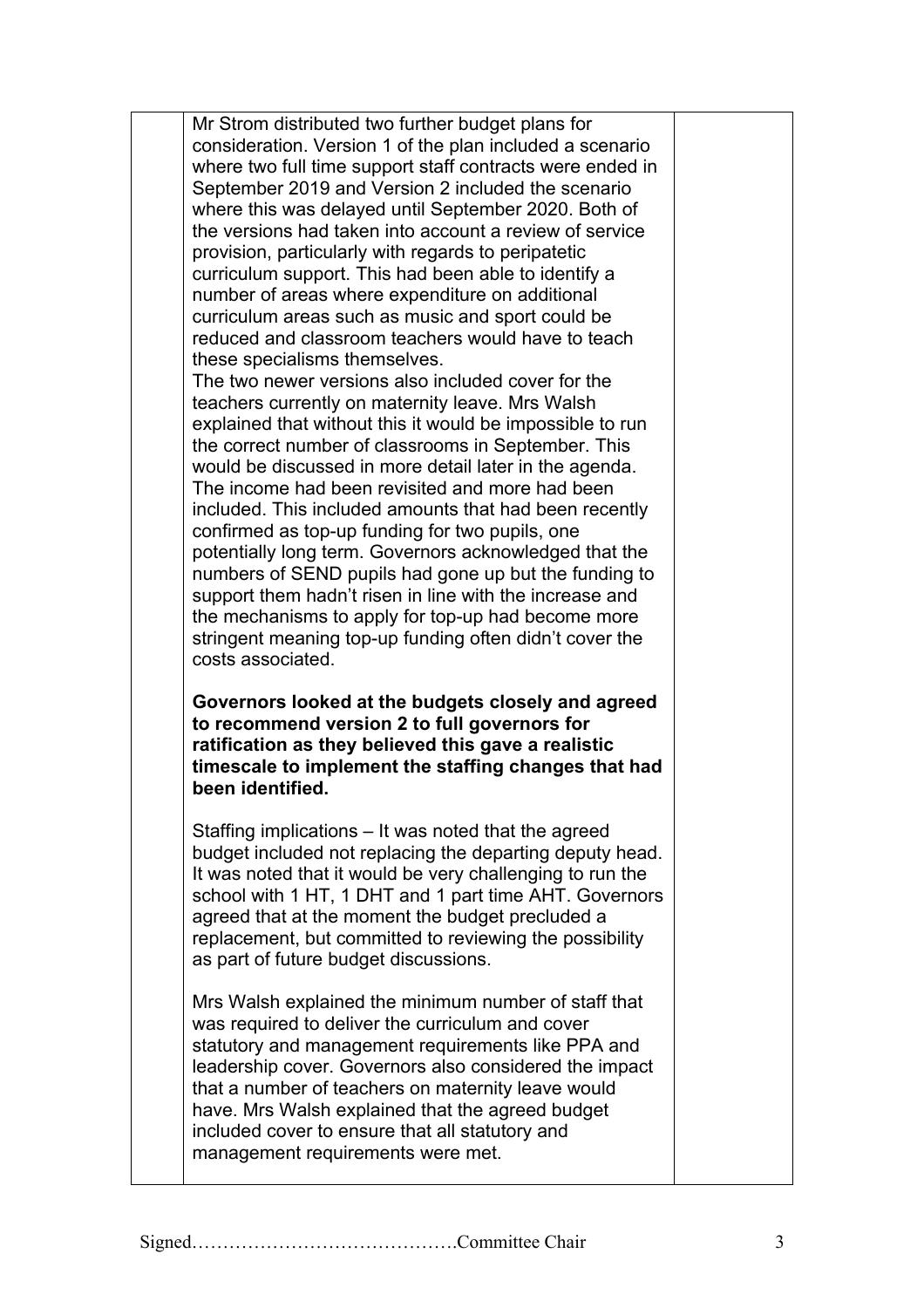| Service Level Agreements (LA and SIL) - As discussed                                                       |  |
|------------------------------------------------------------------------------------------------------------|--|
| at the previous Resources meeting, the school had now                                                      |  |
| entered into a contract with Ellis Whittam (EW) to provide                                                 |  |
| HR and Health and Safety support instead of SIL. The                                                       |  |
| priority area that we will be asking EW to look at initially                                               |  |
| is staff absence.                                                                                          |  |
|                                                                                                            |  |
| Curriculum SLAs - Governors were informed that a                                                           |  |
| detailed review had taken place of the curriculum SLAs.                                                    |  |
| This had resulted in conversations with providers and a                                                    |  |
| saving to the school budget. For example, the provision                                                    |  |
| of music has been reviewed. It was identified that some                                                    |  |
| sessions had been missed in the current academic year                                                      |  |
|                                                                                                            |  |
| and changes for the forthcoming year were identified.                                                      |  |
| Following the review, representatives from the service                                                     |  |
| met with Mrs Walsh and a reimbursement of £4,700 for<br>the missed sessions was agreed. The provision was  |  |
|                                                                                                            |  |
| reduced and a saving of £5,000 was achieved. Provision                                                     |  |
| for swimming has been reduced to two year groups in                                                        |  |
| the next academic year and the $DT$ – Food Technology                                                      |  |
| service has been reduced too. The Spanish, PE and ICT                                                      |  |
| provision has been retained at previous levels.<br>Governors asked whether the curriculum areas            |  |
|                                                                                                            |  |
| where services are being reduced would be<br><b>impacted.</b> They were informed that this would mean that |  |
| staff would take up the responsibilities, reducing further                                                 |  |
|                                                                                                            |  |
| their opportunities to take additional time for planning in<br>areas of responsibility.                    |  |
| Mrs Walsh informed governors that the support received                                                     |  |
| from School Family Support Service was to be reviewed.                                                     |  |
| Their service was very effective but costly and impacted                                                   |  |
| on a small number of families. The support from the                                                        |  |
| Educational Psychology Service was to be reduced.                                                          |  |
| Most of the current pupils requiring diagnosis have been                                                   |  |
| completed and parents will be supported in making the                                                      |  |
| correct decisions regarding support going forward, not                                                     |  |
| necessarily always leading to a referral to Ed Psych. This                                                 |  |
| should save around £5k next year. The current level of                                                     |  |
| service from the Education welfare Officers will be                                                        |  |
| continued as this is having a very positive impact.                                                        |  |
|                                                                                                            |  |
| Breakfast Club – Governors were informed that the                                                          |  |
| Breakfast Club was currently running at a loss. The                                                        |  |
| income generated covers the costs of the food but                                                          |  |
| doesn't cover all the costs of the staffing. Absolutely                                                    |  |
| Catering have been approached to see if they can                                                           |  |
| propose a new way of providing the club. The provision                                                     |  |
| will be reviewed, even if it remains in house. A booking in                                                |  |
| system may be introduced, with a maximum limit and the                                                     |  |
| costs will be reviewed. Governors asked what the current                                                   |  |
|                                                                                                            |  |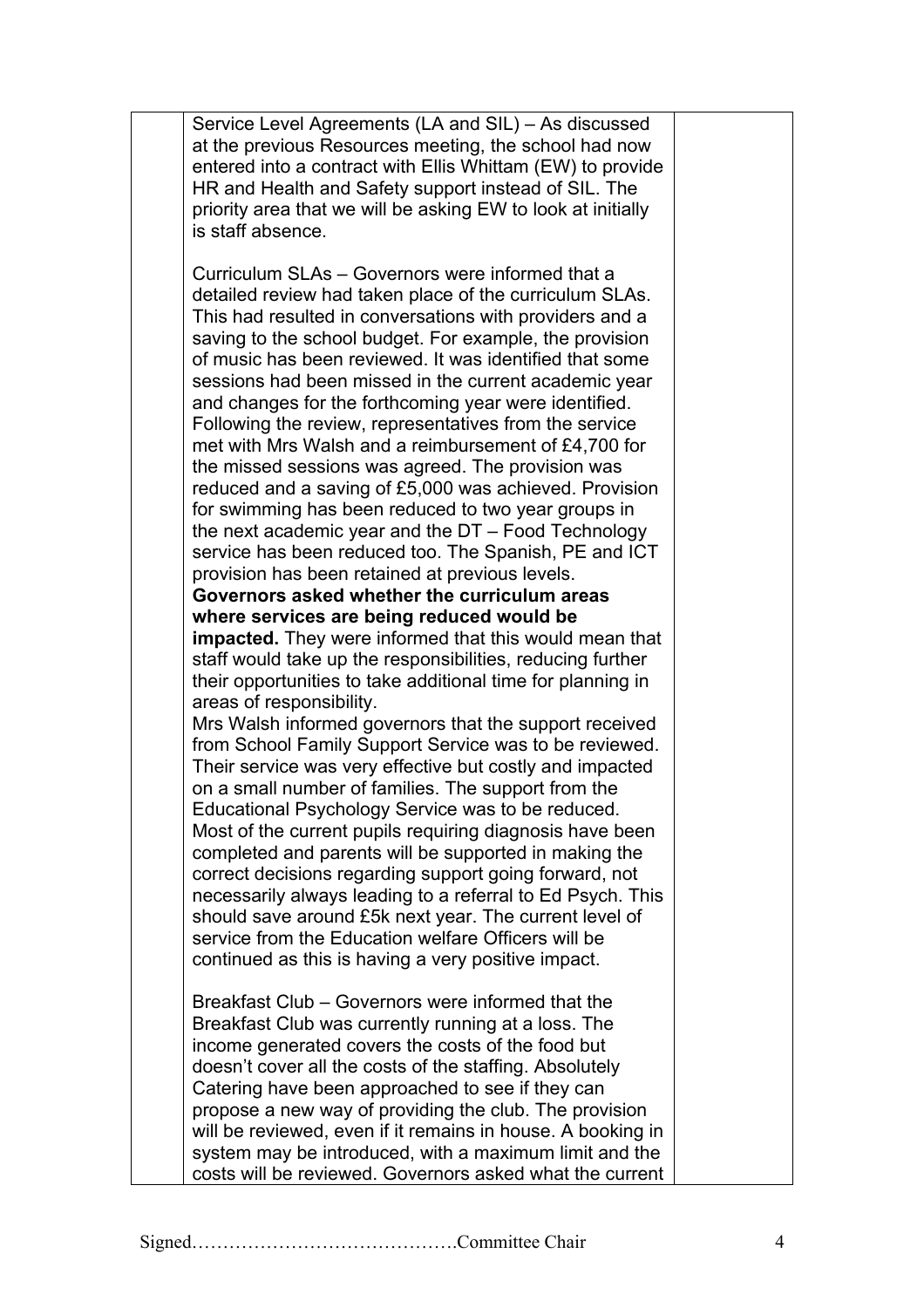|    | charges are. They were informed that it was currently<br>£2.50 per child per session. Governors commented that<br>this was very low in comparison with other schemes they<br>were aware of.                                                                                                                                                                                                                                                                                                                                                                                                                                                                                                                                       |  |
|----|-----------------------------------------------------------------------------------------------------------------------------------------------------------------------------------------------------------------------------------------------------------------------------------------------------------------------------------------------------------------------------------------------------------------------------------------------------------------------------------------------------------------------------------------------------------------------------------------------------------------------------------------------------------------------------------------------------------------------------------|--|
| 7. | <b>Staffing Update</b>                                                                                                                                                                                                                                                                                                                                                                                                                                                                                                                                                                                                                                                                                                            |  |
|    | Governors were informed that Mrs Murphy had<br>successfully been appointed to a headship at St Anne's.<br>Governors congratulated her on her appointment and<br>wished her well in the post. They thanked her for her<br>substantial contribution to St Oswald's and particularly<br>recognised her work during the amalgamation and how<br>her influence in the Infant building had made the process<br>much smoother.                                                                                                                                                                                                                                                                                                           |  |
|    | Mr McDunne has been successful in a recent application<br>for a permanent teaching post. Governors thanked him<br>for his contribution to St Oswald's.                                                                                                                                                                                                                                                                                                                                                                                                                                                                                                                                                                            |  |
|    | Staff Absence – A report was tabled showing the most<br>recent data for staff absence. Mrs Walsh talked<br>governors through the figures. Governors asked how<br>the long term absences were managed. Mrs Walsh<br>explained the process and how the current policy and<br>support meant that sometimes the process could be<br>drawn out. Governors asked if there were any members<br>of staff that were playing the system. Mrs Walsh said she<br>felt that the vast majority of absences were genuine,<br>however there were one or two that needed to be<br>challenged robustly. The new HR support provider will be<br>asked to support in any processes in the future. This may<br>include a new policy being implemented. |  |
|    | It was noted that requests for special leave had been<br>reducing and were now more appropriate. This was as a<br>result of the policy being well managed.                                                                                                                                                                                                                                                                                                                                                                                                                                                                                                                                                                        |  |
|    | Performance Management - This is currently taking<br>place. There is no-one causing concern.                                                                                                                                                                                                                                                                                                                                                                                                                                                                                                                                                                                                                                      |  |
|    | Staff requests.                                                                                                                                                                                                                                                                                                                                                                                                                                                                                                                                                                                                                                                                                                                   |  |
|    | Mrs Hall has requested to reduce her hours from a<br>fulltime to 0.8 fte with effect from September 2019.<br>Governors agreed to this request but the day to be<br>reduced would be decided by the SLT.                                                                                                                                                                                                                                                                                                                                                                                                                                                                                                                           |  |
|    | Mrs Blackburn has asked to reduce her hours with effect<br>from September 2019. She currently works as a                                                                                                                                                                                                                                                                                                                                                                                                                                                                                                                                                                                                                          |  |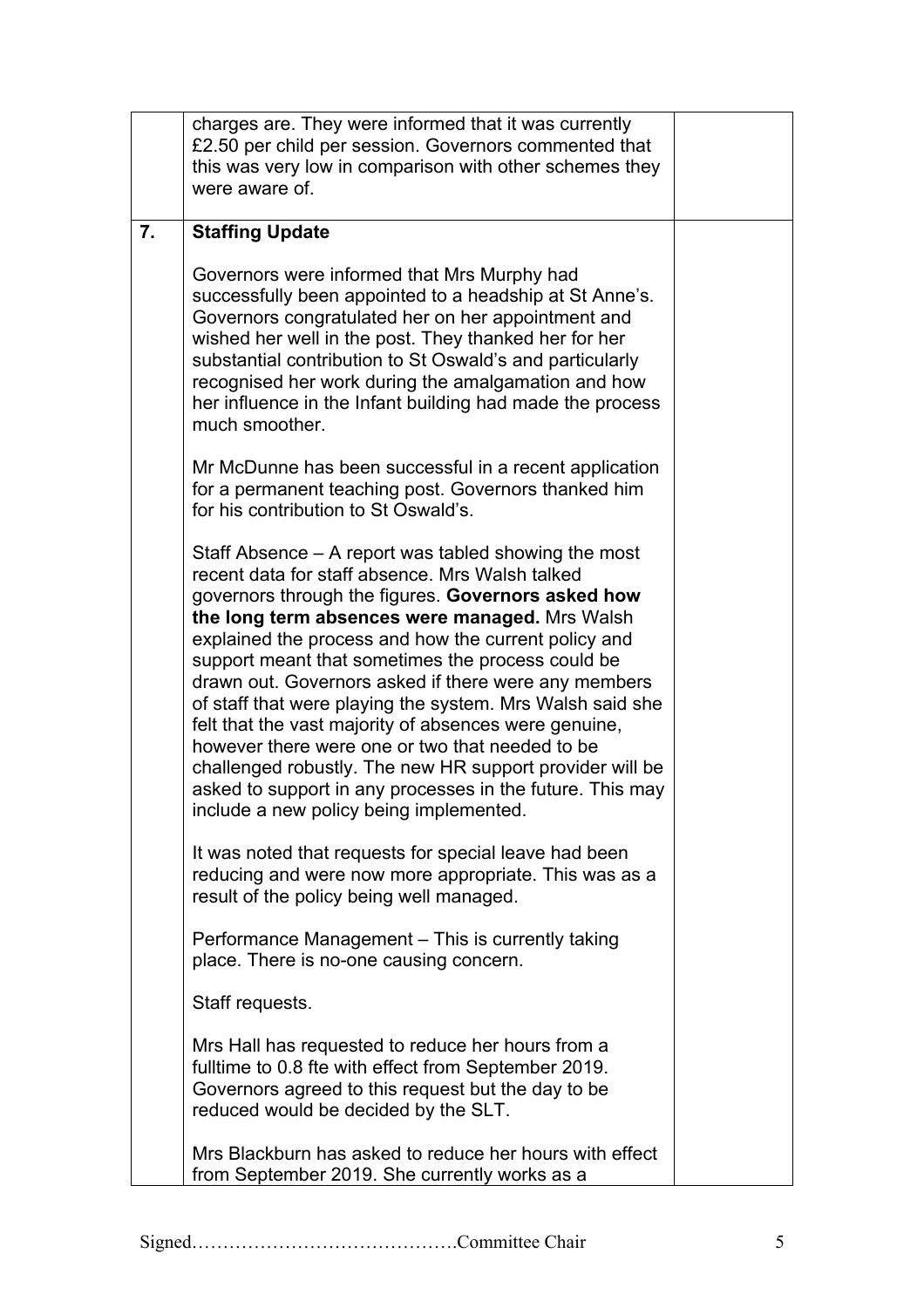|    | breakfast club assistant and cleaner. Her cleaning hours<br>are split over the mornings and evenings. She has<br>requested to reduce her hours by foregoing the afternoon<br>hours. Governors agreed that she could reduce her<br>hours, however they felt that it would benefit the school if<br>she would reduce her morning hours as these were less<br>critical than the afternoon hours.<br>Miss Hughes has requested that when she returns from<br>maternity leave that she reduces her hours from fulltime<br>to 0.8 fte. Governors agreed to this request but the day<br>to be reduced would be decided by the SLT.<br>Mrs Parkinson has requested that the hours that she<br>works be redistributed. She currently works 5 mornings |  |
|----|----------------------------------------------------------------------------------------------------------------------------------------------------------------------------------------------------------------------------------------------------------------------------------------------------------------------------------------------------------------------------------------------------------------------------------------------------------------------------------------------------------------------------------------------------------------------------------------------------------------------------------------------------------------------------------------------------------------------------------------------|--|
|    | and 3 afternoons in the nursery but would like to<br>consolidate this into 4 full days. Governors asked about<br>the numbers in nursery and how they were<br>distributed between the mornings and afternoons.<br>They were informed that the nursery currently needed<br>two teachers for the mornings and one in the afternoons                                                                                                                                                                                                                                                                                                                                                                                                             |  |
|    | to meet appropriate ratios. A change to Mrs Parkinson's<br>hours would cause some disruption to the morning<br>cohort. Governors declined the request as it would be<br>difficult to redistribute staff at this time.                                                                                                                                                                                                                                                                                                                                                                                                                                                                                                                        |  |
| 8. | <b>Premises Update</b><br><b>Quiet Garden</b>                                                                                                                                                                                                                                                                                                                                                                                                                                                                                                                                                                                                                                                                                                |  |
|    | The work has been completed and barring a few snags is<br>now ready for official opening.<br><b>Building Works</b>                                                                                                                                                                                                                                                                                                                                                                                                                                                                                                                                                                                                                           |  |
|    | The building has now been officially handed over but<br>there are still some snags to be completed. At a meeting<br>with Chris Williams, he confirmed that phase 2 had been<br>agreed and that the process to go to tender would start.<br>Governors asked what phase 2 consisted of. They<br>were told that it included converting the areas vacated by<br>the move of the offices and staff room in the juniors into<br>classrooms as well as reconfiguring most of the<br>downstairs areas of the juniors. It also included installing<br>new toilet blocks upstairs in the juniors.                                                                                                                                                      |  |
|    |                                                                                                                                                                                                                                                                                                                                                                                                                                                                                                                                                                                                                                                                                                                                              |  |
|    | <b>Infant Boilers</b>                                                                                                                                                                                                                                                                                                                                                                                                                                                                                                                                                                                                                                                                                                                        |  |